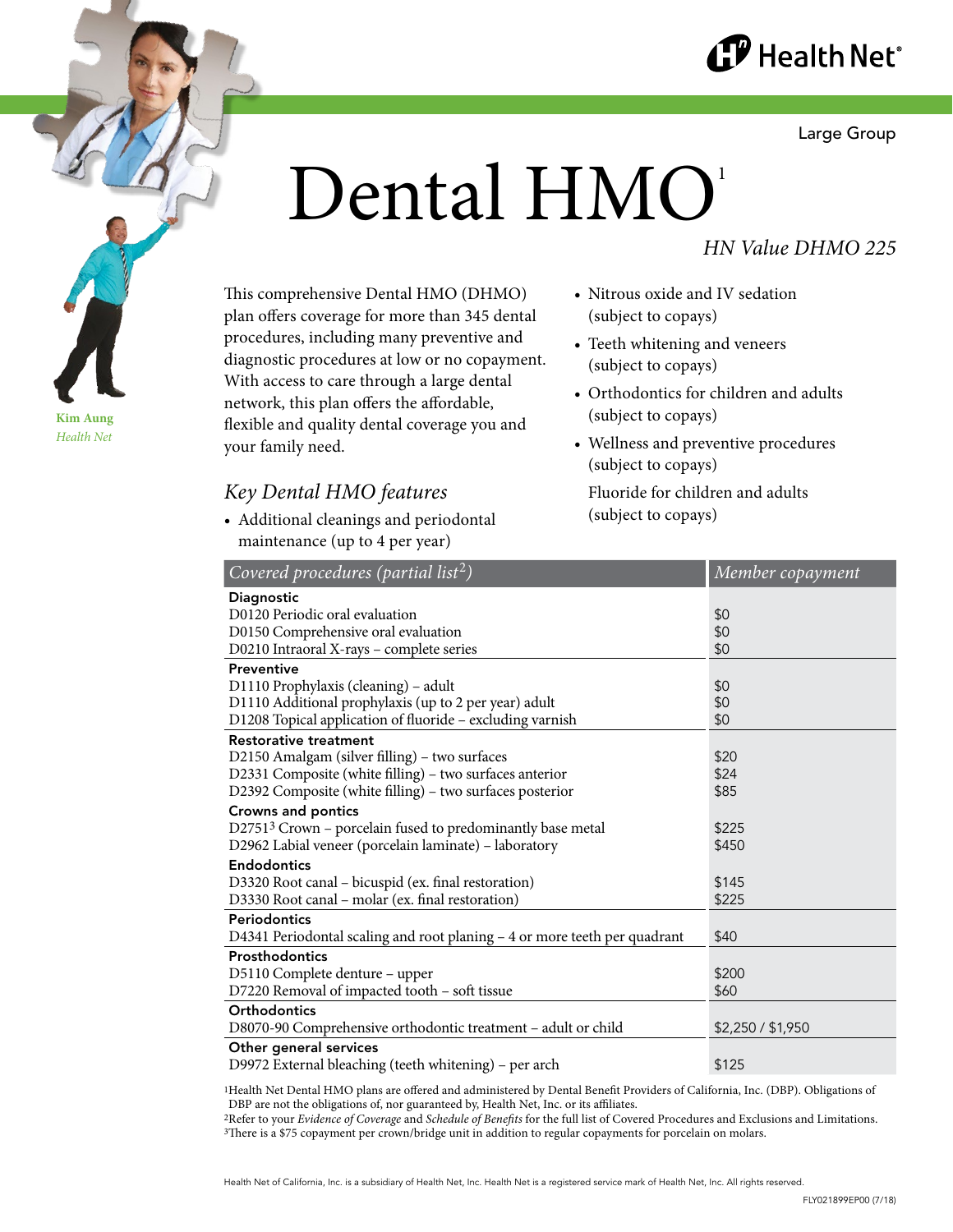#### Limitations

#### **General**

- 1. Any procedures not specifically listed as a covered benefit in this Plan's *Schedule of Benefits* are available at 100% of the usual and customary fees of the treating Health Net-selected general or specialty care dentist, provided the services are included in the treatment plan and are not specifically excluded.
- 2. Dental procedures or services performed solely for cosmetic purposes or solely for appearance are available at 100% of the usual and customary fees of the treating Health Netselected general or specialty care dentist, unless specifically listed as a covered benefit on this Plan's *Schedule of Benefits*.
- 3. General anesthesia is a covered benefit only when administered by the treating dentist, in conjunction with oral and periodontal surgical procedures.

#### **Preventive**

- 1. Routine cleanings (prophylaxis), periodontal maintenance services and fluoride treatments are limited to twice a year. Two (2) additional cleanings (routine and periodontal) are available at the copayment listed on this Plan's *Schedule of Benefits*. Additional prophylaxis are available, if medically necessary.
- 2. Sealants: Plan benefit applies to primary and permanent molar teeth, within four (4) years of eruption, unless medically necessary.

#### **Diagnostic**

1. Panoramic or full-mouth X-rays: Once every three (3) years, unless medically necessary.

#### **Restorative**

- 1. An additional charge, not to exceed \$150 per unit, will be applied for any procedure using noble, high noble or titanium metal.
- 2. Replacement of any crowns or fixed bridges (per unit) are limited to once every five (5) years.
- 3. Cases involving seven (7) or more crowns and/ or fixed bridge units in the same treatment plan require an additional \$125 copayment per unit in addition to the specified copayment for each crown/bridge unit.
- 4. There is a \$75 copayment per crown/bridge unit in addition to the specified copayment for porcelain on molars.

#### **Prosthodontics**

- 1. Relines are limited to one (1) every twelve (12) months.
- 2. Dentures (full or partial): Replacement only after five (5) years have elapsed following any prior provision of such dentures under a Health Net Plan, unless due to the loss of a natural functioning tooth. Replacements will be a benefit under this Plan only if the existing denture is unsatisfactory and cannot be made satisfactory as determined by the treating Health Net-selected general dentist.
- 3. Delivery of removable prosthodontics includes up to three  $(3)$  adjustments within six  $(6)$ months of delivery date of service.

#### **Endodontics**

1. The copayments listed for endodontic procedures do not include the cost of the final restoration.

#### **Oral surgery**

1. The removal of asymptomatic third molars is not a covered benefit unless pathology (disease) exists; however, it is available at 100% of your Health Net-selected general or specialty care dentist's usual and customary fees.

#### General exclusions

- 1. Services performed by any dentist not contracted with Health Net, without prior approval (except out-of-area emergency services). This includes services performed by a general dentist or specialty care dentist.
- 2. Dental procedures started prior to the member's eligibility under this Plan or started after the member's termination from the Plan. Examples include: teeth prepared for crowns, root canals in progress, full or partial dentures for which an impression has been taken.
- 3. Any dental services or appliances which are determined to be not reasonable and/or necessary for maintaining or improving the member's dental health, as determined by the Health Net-selected general dentist.
- 4. Orthognathic surgery.
- 5. Inpatient/outpatient hospital charges of any kind including dentist and/or physician charges, prescriptions or medications.
- 6. Replacement of dentures, crowns, appliances, or bridgework that have been lost, stolen or damaged due to abuse, misuse or neglect.
- 7. Treatment of malignancies, cysts or neoplasms, unless specifically listed as a covered benefit on this Plan's *Schedule of Benefits*. Any services related to pathology laboratory fees.
- 8. Procedures, appliances or restorations whose primary purpose is to change the vertical dimension of occlusion, correct congenital, developmental or medically induced dental disorders including, but not limited to, treatment of myofunctional, myoskeletal or temporomandibular joint disorders unless otherwise specifically listed as a covered benefit on this Plan's *Schedule of Benefits*.
- 9. Dental implants and services associated with the placement of implants, prosthodontic restoration of dental implants and specialized implant maintenance services.
- 10. Dental services provided for or paid by a federal or state government agency or authority, political subdivision, or other public program other than Medicaid or Medicare.
- 11. Dental services required while serving in the armed forces of any country or international authority.
- 12. Dental services considered experimental in nature.
- 13. Any dental procedure or treatment unable to be performed in the dental office due to the general health or physical limitations of the member.

#### Orthodontic exclusions and limitations

If you require the services of an orthodontist, a referral must first be obtained. If a referral is not obtained prior to the commencement of orthodontic treatment, the member will be responsible for all costs associated with any orthodontic treatment. If you terminate coverage from the Health Net Plan after the start of orthodontic treatment, you will be responsible for any additional charges incurred for the remaining orthodontic treatment.

- 1. Orthodontic treatment must be provided by a Health Net-selected general dentist or Health Net contracted orthodontist in order for the copayments listed in this Plan's *Schedule of Benefits* to apply.
- 2. Plan benefits shall cover twenty-four (24) months of usual and customary orthodontic treatment and an additional twenty-four (24) months of retention. Treatment extending beyond such time periods will be subject to a charge of \$25 per visit.
- 3. The following are not included as orthodontic benefits:
	- A. Repair or replacement of lost or broken appliances;
	- B. Retreatment of orthodontic cases;
	- C. Treatment involving:
		- i. Maxillofacial surgery, myofunctional therapy, cleft palate, micrognathia, macroglossia;
		- ii. Hormonal imbalances or other factors affecting growth or developmental abnormalities;
		- iii. Treatment related to temporomandibular joint disorders;
		- iv. Composite or ceramic brackets, lingual adaptation of orthodontic bands and other specialized or cosmetic alternatives to standard fixed and removable orthodontic appliances.
- 4. The retention phase of treatment shall include the construction, placement and adjustment of retainers.
- 5. Active orthodontic treatment in progress on your effective date of coverage is not covered. Active orthodontic treatment means tooth movement has begun.

**Note:** If there are any conflicts in the provisions of the *Evidence of Coverage* and this document, the provisions of the *Evidence of Coverage* shall govern.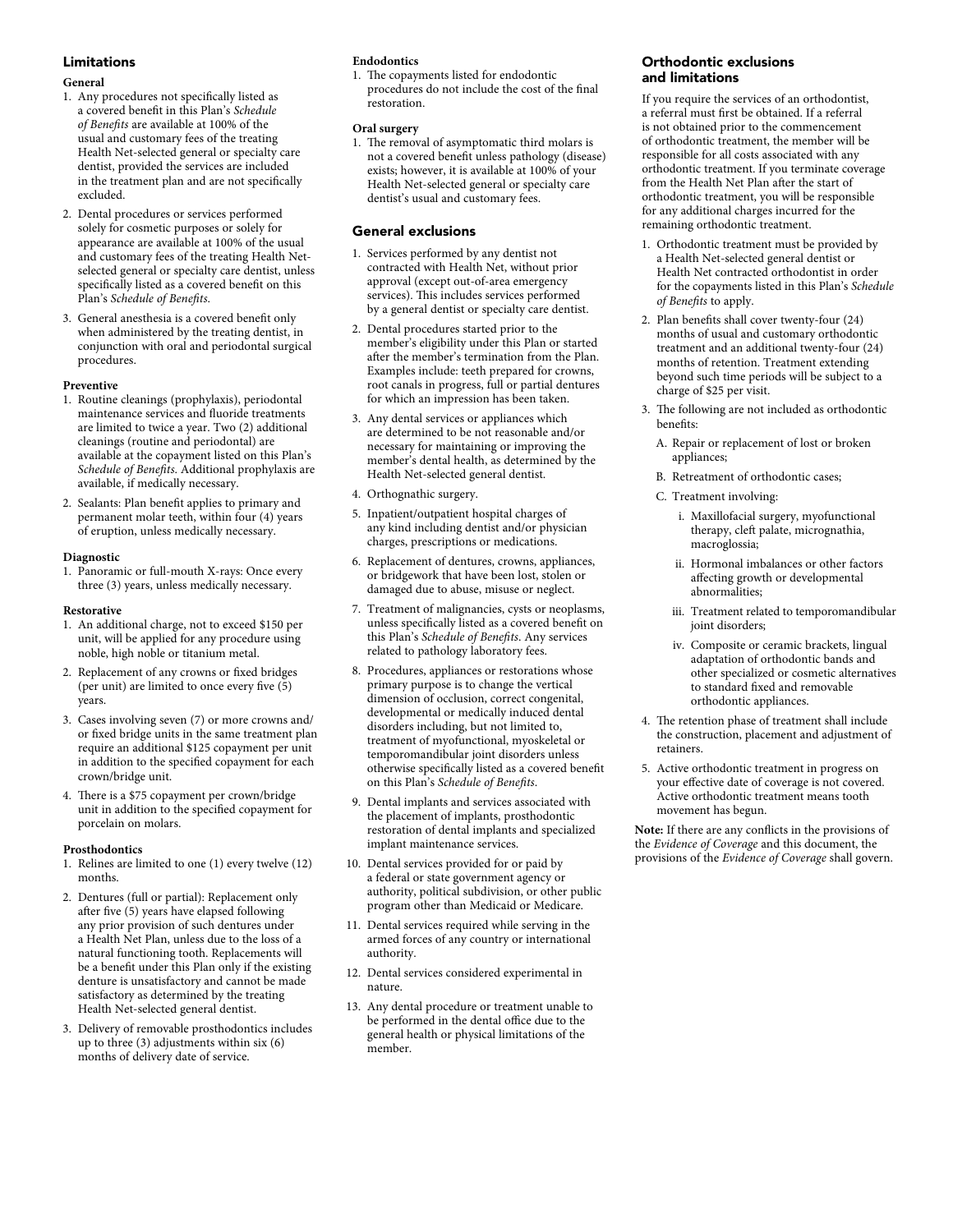In addition to the State of California nondiscrimination requirements (as described in benefit coverage documents), Health Net of California, Inc. (Health Net) complies with applicable federal civil rights laws and does not discriminate, exclude people or treat them differently on the basis of race, color, national origin, ancestry, religion, marital status, gender, gender identity, sexual orientation, age, disability, or sex.

Health Net:

- Provides free aids and services to people with disabilities to communicate effectively with us, such as qualified sign language interpreters and written information in other formats (large print, accessible electronic formats, other formats).
- Provides free language services to people whose primary language is not English, such as qualified interpreters and information written in other languages.

If you need these services, contact Health Net's Customer Contact Center at **1-800-522-0088 (TTY: 711)**.

If you believe that Health Net has failed to provide these services or discriminated in another way based on one of the characteristics listed above, you can file a grievance by calling Health Net's Customer Contact Center at the number above and telling them you need help filing a grievance. Health Net's Customer Contact Center is available to help you file a grievance. You can also file a grievance by mail, fax or email at:

Health Net of California, Inc. Appeals & Grievances PO Box 10348 Van Nuys, CA 91410-0348

Fax: 1-877-831-6019

Email: Member.Discrimination.Complaints@healthnet.com (Members) or Non-Member.Discrimination.Complaints@healthnet.com (Applicants)

If your health problem is urgent, if you already filed a complaint with Health Net of California, Inc. and are not satisfied with the decision or it has been more than 30 days since you filed a complaint with Health Net of California, Inc., you may submit an Independent Medical Review/Complaint Form with the Department of Managed Health Care (DMHC). You may submit a complaint form by calling the DMHC Help Desk at 1-888-466-2219 (TDD: 1-877-688-9891) or online at www.dmhc.ca.gov/FileaComplaint.

If you believe you have been discriminated against because of race, color, national origin, age, disability, or sex, you can also file a civil rights complaint with the U.S. Department of Health and Human Services, Office for Civil Rights (OCR), electronically through the OCR Complaint Portal, at https://ocrportal.hhs.gov/ocr/portal/lobby.jsf, or by mail or phone at: U.S. Department of Health and Human Services, 200 Independence Avenue SW, Room 509F, HHH Building, Washington, DC 20201, 1-800-368-1019 (TDD: 1-800-537-7697).

Complaint forms are available at http://www.hhs.gov/ocr/office/file/index.html.

#### **English**

No Cost Language Services. You can get an interpreter. You can get documents read to you and some sent to you in your language. For help, call us at the number listed on your ID card or call 866-249-2382 (TTY: 711).

#### **Arabic**

خدمات اللغة مجانية. يمكنك الحصول على مترجم فوري. ويمكنك الحصول على وثائق مقروءة لك. للحصول على المساعدة، اتصل بنا على الرقم الموجود على بطاقة الهوية، أو اتصل على مركز االتصال التجاري (711 :TTY ( 866-249-2382

#### **Armenian**

Անվճար լեզվական ծառայություններ: Դուք կարող եք բանավոր թարգմանիչ ստանալ: Փաստաթղթերը կարող են կարդալ ձեզ համար: Օգնության համար զանգահարեք մեզ ձեր ID քարտի վրա նշված հեռախոսահամարով կամ զանգահարեք 866-249-2382 (TTY: 711).

#### **Chinese**

免費語言服務。您可使用口譯員。您可請人使用您的語言將文件內容唸給您聽,並請我們將有您 語言版本的部分文件寄給您。如需協助,請致電您會員卡上所列的電話號碼與我們聯絡,或致電 (TTY: 711)。 866-249-2382

#### **Hindi**

बिना लागत की भाषा सेवाएँ। आप एक दुभाषिया प्राप्त कर सकते हैं। आपको दस्तावेज पढ़ कर सुनाए जा सकते हैं। मदद के लिए, आपके आईडी कार्ड पर दिए गए सूचीबद्ध नंबर पर हमें कॉल करें, या (TTY: 711)। 866-249-2382